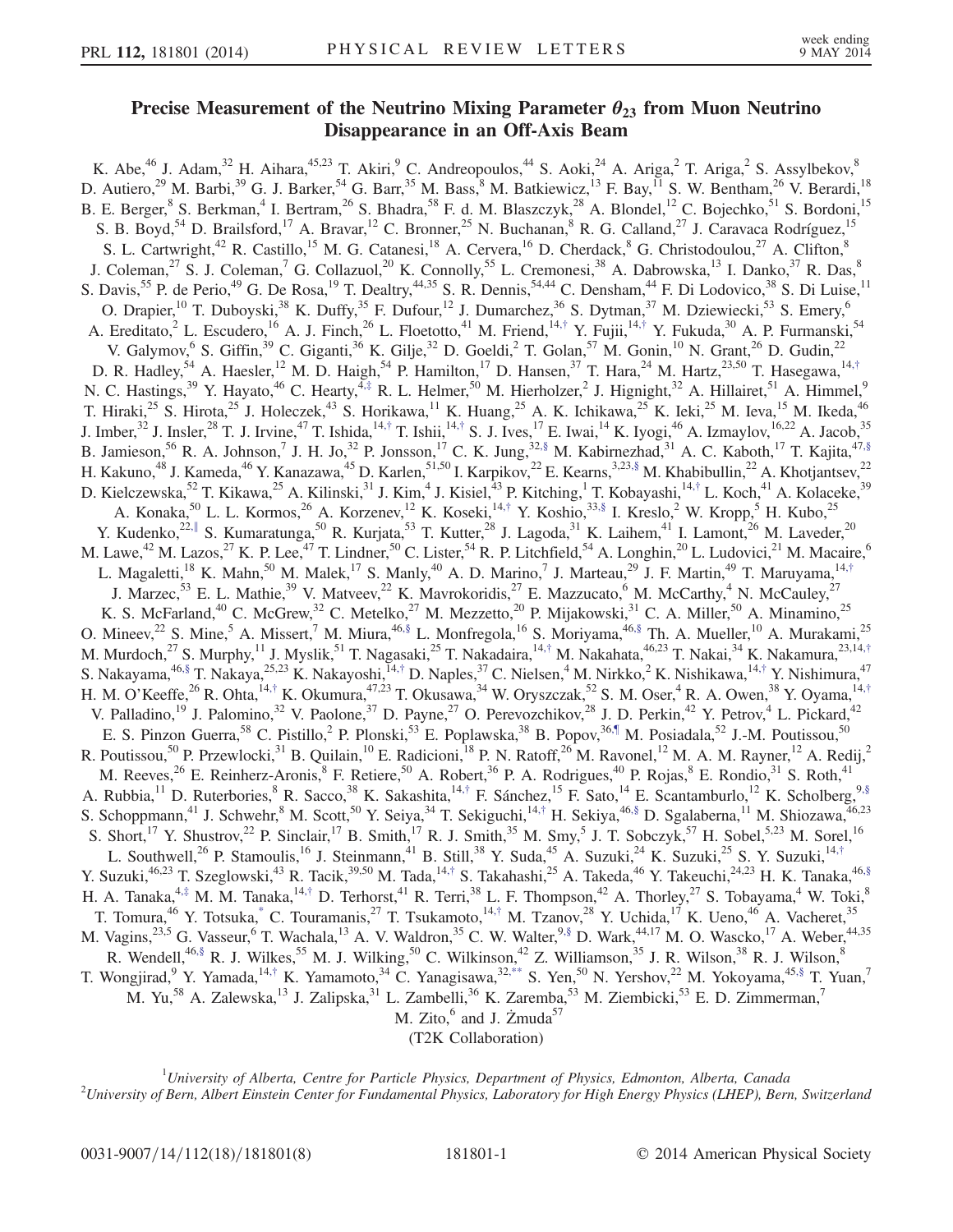<sup>3</sup>Boston University, Department of Physics, Boston, Massachusetts, USA  $B_{\text{Boston}}$  University, Department of Physics, Boston, Massachusetts, USA<br> $A_{\text{University of British Columbia}}$  Department of Physics and Astronomy Vancouver, Pritish

University of British Columbia, Department of Physics and Astronomy, Vancouver, British Columbia, Canada 5 University of California, Invine, Department of Physics and Astronomy, Imine, California, IISA

<sup>5</sup>University of California, Irvine, Department of Physics and Astronomy, Irvine, California, USA<br><sup>6</sup>IRFU, CEA Saclav, Gif-sur-Yvette, France

<sup>o</sup>IRFU, CEA Saclay, Gif-sur-Yvette, France<br><sup>7</sup>University of Colorado at Boulder, Department of Physics, Boulder, Colorado, USA

<sup>8</sup>Colorado State University, Department of Physics, Fort Collins, Colorado, USA<br><sup>9</sup> Dulta University, Department of Physics, Durham North Canolina, USA

<sup>9</sup>Duke University, Department of Physics, Durham, North Carolina, USA<br><sup>10</sup>Ecole Polytechnique, IN2P3-CNRS, Laboratoire Leprince-Ringuet, Palaiseau, France<br><sup>11</sup>ETH Zurich, Institute for Particle Physics, Zurich, Switzerla

<sup>13</sup>H. Niewodniczanski Institute of Nuclear Physics PAN, Cracow, Poland<br><sup>14</sup>High Energy Accelerator Research Organization (KEK), Tsukuba, Ibaraki, Japan<br><sup>15</sup>Institut de Fisica d'Altes Energies (IFAE), Bellaterra (Barcelon

University of Tokyo, Kashiwa, Chiba, Japan<br><sup>24</sup>Kobe University, Kobe, Japan<br><sup>25</sup>Kyoto University, Department of Physics, Kyoto, Japan<br><sup>26</sup>Lancaster University, Physics Department, Lancaster, United Kingdom<br><sup>27</sup>University o

<sup>30</sup>Miyagi University of Education, Department of Physics, Sendai, Japan<br><sup>31</sup>National Centre for Nuclear Research, Warsaw, Poland<br><sup>32</sup>State University of New York at Stony Brook, Department of Physics and Astronomy, Stony

<sup>34</sup>Osaka City University, Department of Physics, Osaka, Japan <sup>35</sup>Oxford University, Department of Physics, Oxford, United Kingdom <sup>36</sup>UPMC, Université Paris Diderot, CNRS/IN2P3, Laboratoire de Physique Nucléaire et de Hautes Energies (LPNHE), Paris, France <sup>37</sup>University of Pittsburgh, Department of Physics and Astronomy, Pittsburgh, Pennsylvania, USA <sup>38</sup>Queen Mary University of London, School of Physics and Astronomy, London, United Kingdom <sup>39</sup>University of Regina, Department of Physics, Regina, Saskatchewan, Canada <sup>40</sup>University of Rochester, Department of Physics and Astronomy, Rochester, New York, USA <sup>41</sup>RWTH Aachen University, III. Physikalisches Institut, Aachen, Germany <sup>42</sup>University of Sheffield, Department of Physics and Astronomy, Sheffield, United Kingdom <sup>43</sup>University of Silesia, Institute of Physics, Katowice, Poland <sup>44</sup>STFC, Rutherford Appleton Laboratory, Harwell Oxford, and Daresbury Laboratory, Warrington, United Kingdom <sup>45</sup>University of Tokyo, Department of Physics, Tokyo, Japan <sup>46</sup>University of Tokyo, Institute for Cosmic Ray Research, Kamioka Observatory, Kamioka, Japan <sup>47</sup>University of Tokyo, Institute for Cosmic Ray Research, Research Center for Cosmic Neutrinos, Kashiwa, Japan <sup>48</sup>Tokyo Metropolitan University, Department of Physics, Tokyo, Japan <sup>49</sup>University of Toronto, Department of Physics, Toronto, Ontario, Canada <sup>50</sup>TRIUMF, Vancouver, British Columbia, Canada <sup>51</sup>University of Victoria, Department of Physics and Astronomy, Victoria, British Columbia, Canada <sup>52</sup>University of Warsaw, Faculty of Physics, Warsaw, Poland <sup>53</sup>Warsaw University of Technology, Institute of Radioelectronics, Warsaw, Poland

<sup>55</sup>University of Washington, Department of Physics, Seattle, Washington, USA  $^{56}$ University of Winnipeg, Department of Physics, Winnipeg, Manitoba, Canada  $^{57}$ Wroclaw University, Faculty of Physics and Astronomy, Wro

58York University, Department of Physics and Astronomy, Toronto, Ontario, Canada

(Received 6 March 2014; published 8 May 2014)

New data from the T2K neutrino oscillation experiment produce the most precise measurement of the neutrino mixing parameter  $\theta_{23}$ . Using an off-axis neutrino beam with a peak energy of 0.6 GeV and a data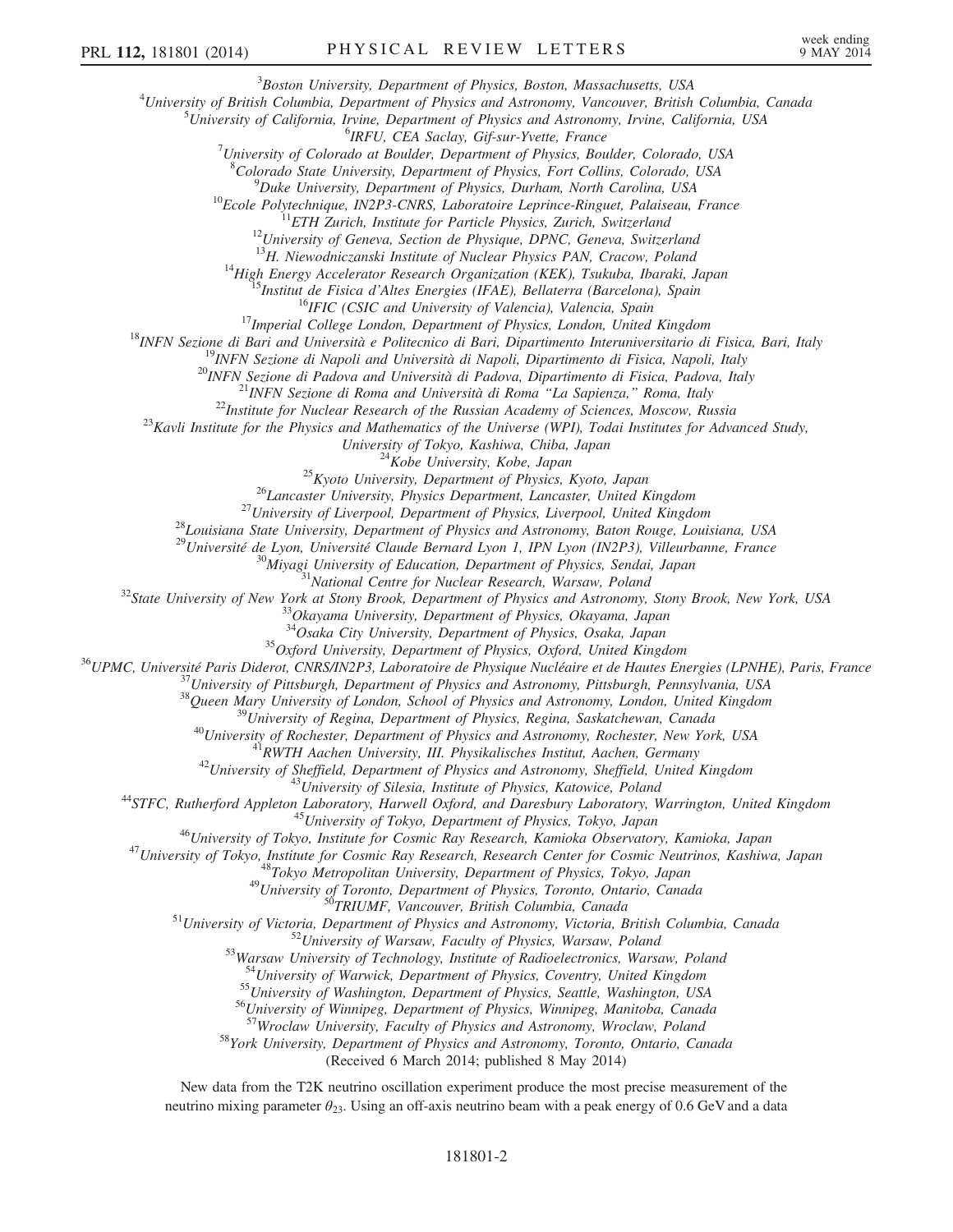set corresponding to  $6.57 \times 10^{20}$  protons on target, T2K has fit the energy-dependent  $\nu_{\mu}$  oscillation probability to determine oscillation parameters. The 68% confidence limit on  $\sin^2(\theta_{23})$  is 0.514<sup>+0.055</sup>  $(0.511 \pm 0.055)$ , assuming normal (inverted) mass hierarchy. The best-fit mass-squared splitting for normal hierarchy is  $\Delta m_{32}^2 = (2.51 \pm 0.10) \times 10^{-3} \text{ eV}^2/c^4$  (inverted hierarchy:  $\Delta m_{13}^2 = (2.48 \pm 0.10) \times 10^{-3} \text{ eV}^2/c^4$  $10^{-3}$  eV<sup>2</sup>/ $c<sup>4</sup>$ ). Adding a model of multinucleon interactions that affect neutrino energy reconstruction is found to produce only small biases in neutrino oscillation parameter extraction at current levels of statistical uncertainty.

DOI: [10.1103/PhysRevLett.112.181801](http://dx.doi.org/10.1103/PhysRevLett.112.181801) PACS numbers: 14.60.Pq, 14.60.Lm

Introduction.—Muon neutrinos oscillate to other flavors with a survival probability approximated by

$$
P(\nu_{\mu} \to \nu_{\mu}) \simeq 1 - 4\cos^{2}(\theta_{13})\sin^{2}(\theta_{23})[1 - \cos^{2}(\theta_{13})
$$

$$
\times \sin^{2}(\theta_{23})]\sin^{2}(1.267\Delta m^{2}L/E_{\nu}), \qquad (1)
$$

where  $L(km)$  is the neutrino propagation distance,  $E_{\nu}$ (GeV) is the neutrino energy and  $\Delta m^2 (eV^2/c^4)$  is the relevant neutrino mass-squared splitting:  $\Delta m_{32}^2 = m_3^2 - m_2^2$  for normal hierarchy (NH), or  $\Delta m_{13}^2 = m_1^2 - m_3^2$  for inverted hierarchy (IH). Oscillation occurs because neutrino flavor eigenstates are linear superpositions of mass eigenstates, related by a mixing matrix parametrized by three mixing angles  $\theta_{12}$ ,  $\theta_{23}$ ,  $\theta_{13}$ , and a CP violating phase  $\delta_{CP}$  [\[1\]](#page-6-7). Previous measurements [2–[7\]](#page-6-8) have found  $\theta_{23} \approx \pi/4$ . There is considerable interest in precise measurements of  $\theta_{23}$  that can constrain models of neutrino mass generation (see reviews in [8–[13\]](#page-6-9)), determine if  $\sin^2(2\theta_{23})$  is nonmaximal, and, if so, whether  $\theta_{23}$  is less or greater than  $\pi/4$ .

In this Letter, we report the world's most precise measurement of  $\sin^2(\theta_{23})$ , using more than twice as much data as our previous result [\[2\]](#page-6-8), as well as new data selections in T2K's near detector that measure single pion production processes that can mimic the oscillation signal in T2K's far detector, Super-Kamiokande (SK). We also consider the effects of multiple nucleons ejected in neutrino-nucleus interactions that can cause incorrect neutrino energy estimates and so affect the oscillation probability measurement.

T2K experiment.—The T2K experiment [\[14\]](#page-6-10) combines (1) a muon neutrino beam line, (2) near detectors, located 280 m downstream of the neutrino production target, that characterize the neutrino beam and constrain the neutrino flux parametrization and cross sections, and (3) the far detector, SK, located at a distance of  $L = 295$  km from the target. The neutrino beam axis is 2.5° away from SK, producing a narrow-band beam [\[15\]](#page-6-11) at the far detector, which reduces backgrounds from higher-energy neutrino interactions and enhances the sensitivity to  $\theta_{23}$ . The beam's peak energy of  $E_{\nu} = 2(1.267\Delta m^2L/\pi) \approx 0.6$  GeV corresponds to the first minimum of the  $\nu_u$  survival probability at this distance.

A 30 GeV proton beam is extracted in  $5 \mu s$  spills from the J-PARC main ring, directed toward Kamioka in the primary beam line, and hits a graphite target. Beam monitors measure the beam's intensity, trajectory, profile, and beam losses. Pions and kaons produced in the target decay into neutrinos in the secondary beam line, which contains three focusing horns and a 96-m-long decay tunnel. This is followed by a beam dump and a set of muon monitors.

The near detector complex [\[14\]](#page-6-10) contains an on-axis Interactive Neutrino GRID detector (INGRID) [\[16\]](#page-6-12) and an off-axis magnetized detector, ND280. INGRID provides high-statistics monitoring of the beam intensity, direction, profile, and stability. ND280 is enclosed in a 0.2 T magnet containing a subdetector optimized to measure  $\pi^0$ s (PØD) [\[17\]](#page-6-13), three time projection chambers (TPC1,2,3) [\[18\]](#page-6-14) alternating with two one-tonne fine grained detectors (FGD1,2) [\[19\]](#page-6-15), and an electromagnetic calorimeter [\[20\]](#page-6-16) that surrounds the central detectors. A side muon range detector [\[21\]](#page-6-17) identifies muons that exit or stop in the magnet steel.

The SK water-Cherenkov far detector [\[22\]](#page-6-18) has a 22.5 kt fiducial volume within a cylindrical inner detector (ID) with  $11 129$  inward-facing  $20''$  phototubes. Surrounding the ID is a 2 meter wide outer detector with 1885 outwardfacing  $8''$  phototubes. A global positioning system with < 150 ns precision synchronizes the timing between SK events and the J-PARC beam spill.

Data were collected during four periods: January–June 2010, November 2010–March 2011, January–June 2012, and October 2012–May 2013. The proton beam power on the target steadily increased, reaching 220 kW with a world record of  $1.2 \times 10^{14}$  protons on target (POT) per spill. The total neutrino beam exposure on the SK detector was  $6.57 \times 10^{20}$  POT.

Analysis strategy.—The analysis determines oscillation parameters by comparing the observed and predicted  $\nu_{\mu}$ interaction rates and energy spectra at the far detector. These predictions depend on the oscillation parameters, the incident neutrino flux, neutrino interaction cross sections, and the detector response.

A measurement of  $\nu_{\mu}$  charged current (CC) events in ND280 is used to tune both the initial flux estimates and parameters of the neutrino interaction models. The measurement also estimates the uncertainties in the predicted neutrino spectrum at the far detector. In this new analysis, the ND280 measurement provides better constraints on the flux and interaction model parameters by using improved event selections, reconstruction, and higher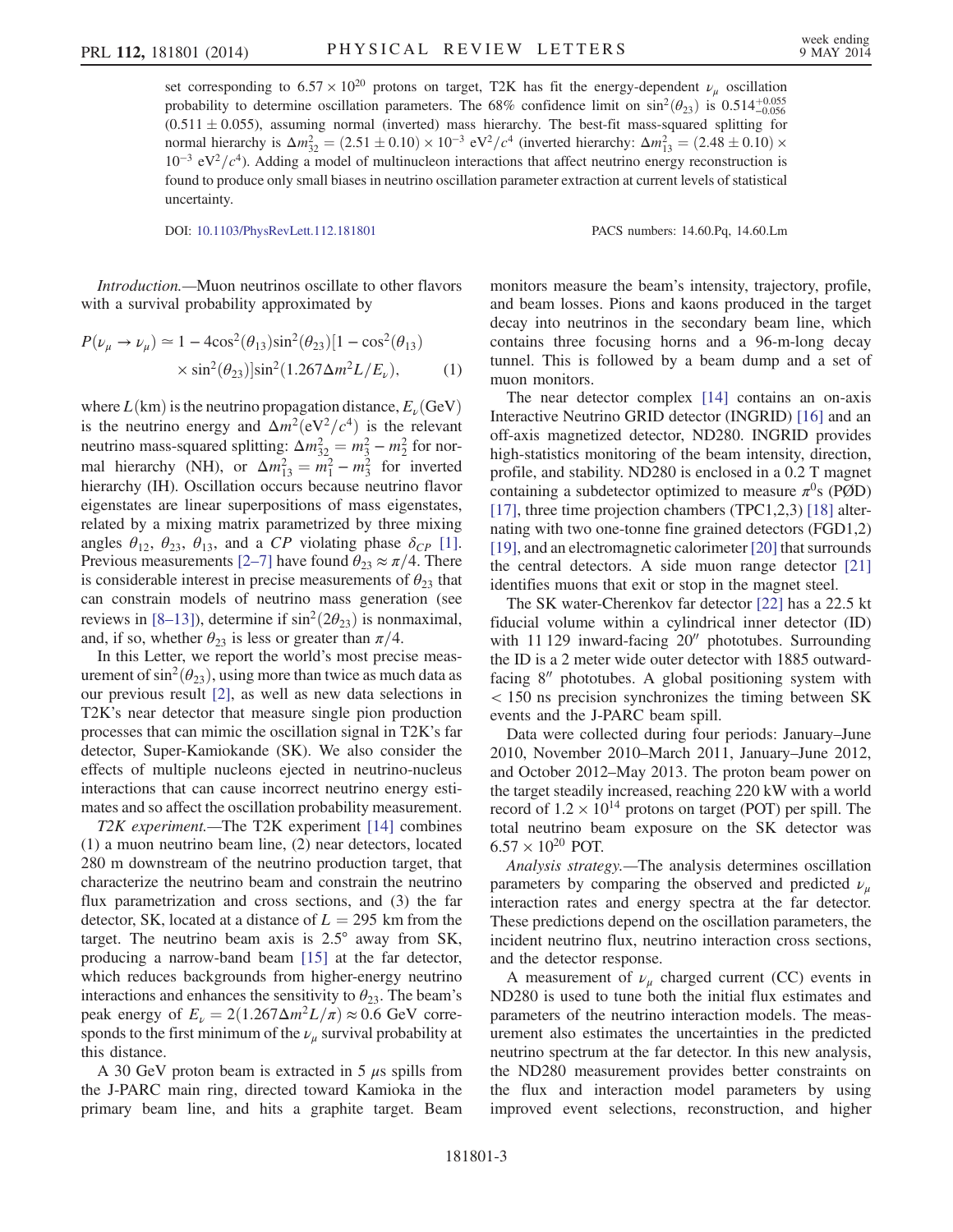ND280 statistics. This improvement was achieved by dividing CC events into three categories based on the number of pions in the final state.

At SK, the rate and energy spectrum of  $\nu_{\mu}$  charged current quasielastic (CCQE) events are used to determine the oscillation parameters through a maximum likelihood fit. The fit accounts for uncertainties in the predicted spectrum not only from the ND280-constrained flux and interaction models, but also SK detector selection efficiencies, final state interactions (FSI) inside the nucleus, and secondary pion interactions (SI) in the detector material.

Initial neutrino flux model.—Detailed simulations of hadron production and secondary interactions for primary beam protons striking T2K's graphite target predict the neutrino fluxes at ND280 and SK [\[15\].](#page-6-11) The simulation is tuned to hadron production data such as those from NA61/ SHINE for 30 GeV protons on graphite [\[23\].](#page-6-19) Pions and kaons produced outside the experimentally measured phase space are modeled using FLUKA2008 [\[24\]](#page-6-20). The GEANT3 based simulations model the horns' magnetic field, particle interactions in the horns and decay region, and neutrino production from hadron decays. Flux uncertainties are 10%–20%, varying with energy, and are dominated by hadron production uncertainties. Full covariances between all SK and ND280 energy bins and  $\nu$  flavors are calculated [\[25\]](#page-6-21).

Neutrino interaction simulations and cross section parameters.—The NEUT Monte Carlo (MC) generator [\[26\]](#page-6-22) is used to simulate neutrino interactions in T2K's detectors. External data, especially from the MiniBooNE experiment [\[27\]](#page-6-23), set the initial parameters and their uncertainties subsequently used in the fit to the ND280 data [\[25\].](#page-6-21) Neutrino interaction parameters fall into two categories: parameters common between ND280 and SK, and independent parameters affecting interactions at only one detector. The common parameters include the axial masses for CCQE and resonant pion production, as well as five energy-dependent normalizations; these are included in the fit to the ND280 data, as discussed in the next section. Since the ND280 target is mainly carbon while SK's target is mainly oxygen, additional independent parameters are required which describe the nuclear model used for CCQE simulation (Fermi momentum, binding energy, and spectral function modeling). Five additional cross section parameters relate to pion production, the neutral current (NC) cross section, the  $\nu_e/\nu_\mu$  CC cross section ratio, and the  $\nu/\bar{\nu}$ CC cross section ratio. These independent cross section uncertainties (11 parameters) produce a 4.9% fractional error in the expected number of SK events (see Table [I](#page-3-0)). Multinucleon interactions are thought to lead to an enhancement of the low-energy cross section [28–[32\]](#page-6-24) and have been modeled with a variety of approaches [33–[37\].](#page-6-25) These effects, not currently included in NEUT, may affect the oscillation parameter determination [\[38](#page-6-26)–43]. The penultimate section presents a study of this potential bias.

<span id="page-3-0"></span>TABLE I. Effect of  $1\sigma$  systematic parameter variation on the number of 1-ring  $\mu$ -like events, computed for oscillations with  $\sin^2(\theta_{23}) = 0.500$  and  $|\Delta m_{32}^2| = 2.40 \times 10^{-3} \text{ eV}^2/c^4$ .

| Source of uncertainty (number of parameters)                                 | $\delta n_{SK}^{\exp}/n_{SK}^{\exp}$ |
|------------------------------------------------------------------------------|--------------------------------------|
| ND280-independent cross section (11)                                         | $4.9\%$                              |
| Flux and ND280-common cross section (23)                                     | $2.7\%$                              |
| SK detector and $FSI + SI$ systematics (7)                                   | 5.6%                                 |
| $\sin^2(\theta_{13}), \sin^2(\theta_{12}), \Delta m_{21}^2, \delta_{CP}$ (4) | $0.2\%$                              |
| Total $(45)$                                                                 | $8.1\%$                              |

ND280 measurements and fits.—The neutrino flux, spectrum, and cross section parameters are constrained using  $\nu_{\mu}$  CC interactions in ND280. We select the highest-momentum negatively charged track entering TPC2 with a vertex inside FGD1's fiducial volume and an energy loss in TPC2 consistent with a muon. Events originating from interactions in upstream detectors are vetoed by excluding events with a track in TPC1, which is upstream of FGD1.

The ND280 analysis includes many improvements [\[44\]](#page-7-0) over T2K's previous  $\nu_{\mu}$  disappearance measurement [\[2\]](#page-6-8), and used a data set with  $5.90 \times 10^{20}$  POT. The selected CC candidate events are now divided into three samples: CC-0π, with no identified pions; CC-1 $\pi^{+}$ , with exactly one  $\pi^+$  and no  $\pi^-$  or  $\pi^0$ ; and CC-other, with all the other CC events. The  $CC-0\pi$  are dominated by CCQE interactions;  $CC-1\pi^+$  are dominated by CC resonant pion production, and CC-other, a mixture of resonant production and deep inelastic scattering having final states with  $\pi^{0,s}$ ,  $\pi^{-s}$ , or multiple pions.

A  $\pi^{+}$  is identified in one of three ways: an FGD + TPC track with positive curvature and a TPC charge deposition consistent with a pion, an FGD-contained track with a charge deposition consistent with a pion, or a delayed energy deposit due to a decay electron from stopped  $\pi^+ \rightarrow$  $\mu^+$  in the FGD. A  $\pi^-$  is tagged only by a negatively curved FGD + TPC track. A  $\pi^0$  is identified from a track in the TPC with a charge deposition consistent with an electron from a γ conversion.

The dominant sources of uncertainty are events occurring outside the FGD fiducial volume and pion reinteractions in the detector.

We fit these three samples for 25 parameters describing the beam flux in bins of energy and neutrino type at ND280. These parameters strongly correlate with flux parameters at SK. We also fit for 19 cross section parameters and for nuisance parameters describing correlated detector uncertainties of the data bins (10 momentum  $\times$  7 angle bins for each sample).

We observe 17 369, 4047, and 4173 data events in the CC-0 $\pi$ , CC-1 $\pi$ <sup>+</sup>, and CC-other samples, respectively. Using the best-fit parameters, the simulated numbers of events are 17 352, 4110, and 4119 for the CC-0 $\pi$ , CC-1 $\pi^{+}$ , and CC-other samples. Figure [1](#page-4-0) shows distributions of the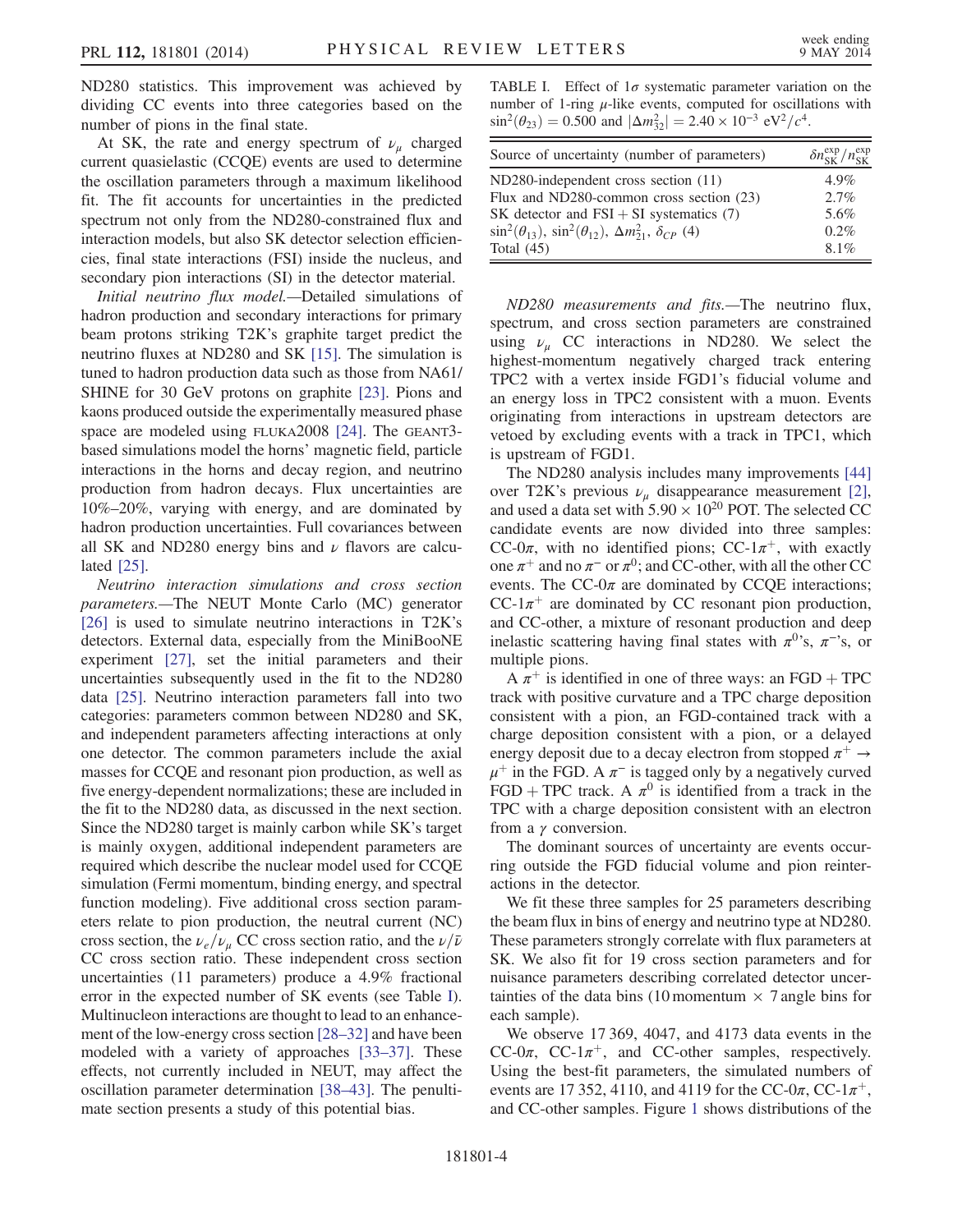<span id="page-4-0"></span>

FIG. 1 (color online). The momentum and angular distributions for muons in ND280's CC-0 $\pi$  selection. The predicted distributions before and after the ND280 fit are overlaid on both figures.

muon momentum and angle relative to the beam direction for the  $CC$ -0 $\pi$  sample and the improvement in data and MC agreement when using the best-fit parameters. The fit uses the neutrino interaction model to extrapolate ND280 measurements, primarily covering  $cos(\theta_u) > 0.5$ , over SK's  $4\pi$  angular acceptance.

The fit gives estimates for 16 beam flux parameters at SK, the seven common cross section parameters, and their covariance. Using the ND280 data reduces the uncertainty on the expected number of events at SK due to these parameters from 21.6% to 2.7%.

SK measurements.—An enriched sample of  $\nu_{\mu}$  CCQE events, occurring within  $-2 \mu s$  to  $+10 \mu s$  of the expected neutrino arrival time, is selected in SK. We require low activity in the outer detector to reduce entering backgrounds. We also require: visible energy  $> 30$  MeV, exactly one reconstructed Cherenkov ring,  $\mu$ -like particle identification, reconstructed muon momentum  $> 200$  MeV, and  $\leq 1$ reconstructed decay electron. The reconstructed vertex must be in the fiducial volume (at least 2 m away from the ID walls) and we reject "flasher" events (produced by intermittent light emission inside phototubes). More details about the SK event selection and reconstruction are found in [\[22\].](#page-6-18)

The neutrino energy for each event is calculated under the quasielastic assumption as in [\[2\]](#page-6-8) using an average binding energy of 27 MeV for nucleons in <sup>16</sup>O. The  $E_{\text{reco}}$ distribution of the 120 selected events is shown in Fig. [2](#page-4-1). The MC expectation without oscillations is  $446.0 \pm 22.5$ (syst.) events, of which 81.0% are  $\nu_{\mu} + \bar{\nu}_{\mu}$  CCQE, 17.5% are  $\nu_{\mu} + \bar{\nu}_{\mu}$  CC non-QE, 1.5% are NC, and 0.02% are  $\nu_{e}$  +  $\bar{\nu}_e$  CC. The expected resolution in reconstructed energy for  $\nu_{\mu} + \bar{\nu}_{\mu}$  CCQE events near the oscillation maximum is ∼0.1 GeV.

Systematic uncertainties in the analysis are evaluated with atmospheric neutrinos, cosmic-ray muons, and their

<span id="page-4-1"></span>

FIG. 2 (color). Reconstructed energy spectrum for single-ring  $\mu$ -like SK events. Top: The observed spectrum and expected spectrum with interaction modes for the T2K best fit. Bottom: The ratio of the observed spectrum (points) to the no-oscillation hypothesis, and the best oscillation fit (solid).

decay electrons. Correlated selection efficiency parameters are assigned for six event categories:  $\nu_{\mu} + \bar{\nu}_{\mu}$  CCQE in three energy bins,  $\nu_{\mu} + \bar{\nu}_{\mu}$  CC non-QE,  $\nu_{e} + \bar{\nu}_{e}$  CC, and NC events. An energy scale uncertainty of 2.4% comes from comparing reconstructed momenta in data and MC for cosmic-ray stopping muons and associated decay electrons, and from comparing reconstructed invariant mass in data and MC simulations for  $\pi^{0}$ 's produced by atmospheric neutrinos. Systematic uncertainties in pion interactions in the target nucleus (FSI) and SK detector (SI) are evaluated by varying pion interaction probabilities in the NEUT cascade model. These SK detector and  $FSI + SI$  uncertainties produce a 5.6% fractional error in the expected number of SK events (see Table [I\)](#page-3-0).

Oscillation fits.—We estimate oscillation parameters using an unbinned maximum likelihood fit to the SK spectrum for the parameters  $\sin^2(\theta_{23})$  and either  $\Delta m_{32}^2$ or  $\Delta m_{13}^2$  for the normal and inverted mass hierarchies, respectively, and all 45 systematic parameters. The fit uses 73 unequal-width energy bins, and interpolates the spectrum between bins. Oscillation probabilities are calculated using the full three-flavor oscillation framework. Matter effects are included with an Earth density of  $\rho = 2.6$  g/cm<sup>3</sup> [\[45\]](#page-7-1),  $\delta_{CP}$  is unconstrained in the range  $[-\pi, \pi]$ , and other oscillation parameters are fit with constraints  $sin^2(\theta_{13}) =$  $0.0251 \pm 0.0035$  $0.0251 \pm 0.0035$  $0.0251 \pm 0.0035$ ,  $\sin^2(\theta_{12}) = 0.312 \pm 0.016$ , and  $\Delta m_{21}^2 = (7.50 \pm 0.20) \times 10^{-5} \text{ eV}^2/\text{c}^4$  [\[46\].](#page-7-2) Figure 2 shows the best-fit neutrino energy spectrum. The point estimates of the 45 nuisance parameters are all within 0.25 standard deviations of their prior values.

Two-dimensional confidence regions in the oscillation parameters are constructed using the Feldman-Cousins method [\[47\]](#page-7-3), with systematics incorporated using the Cousins-Highland method [\[48\].](#page-7-4) Figure [3](#page-5-0) shows 68% and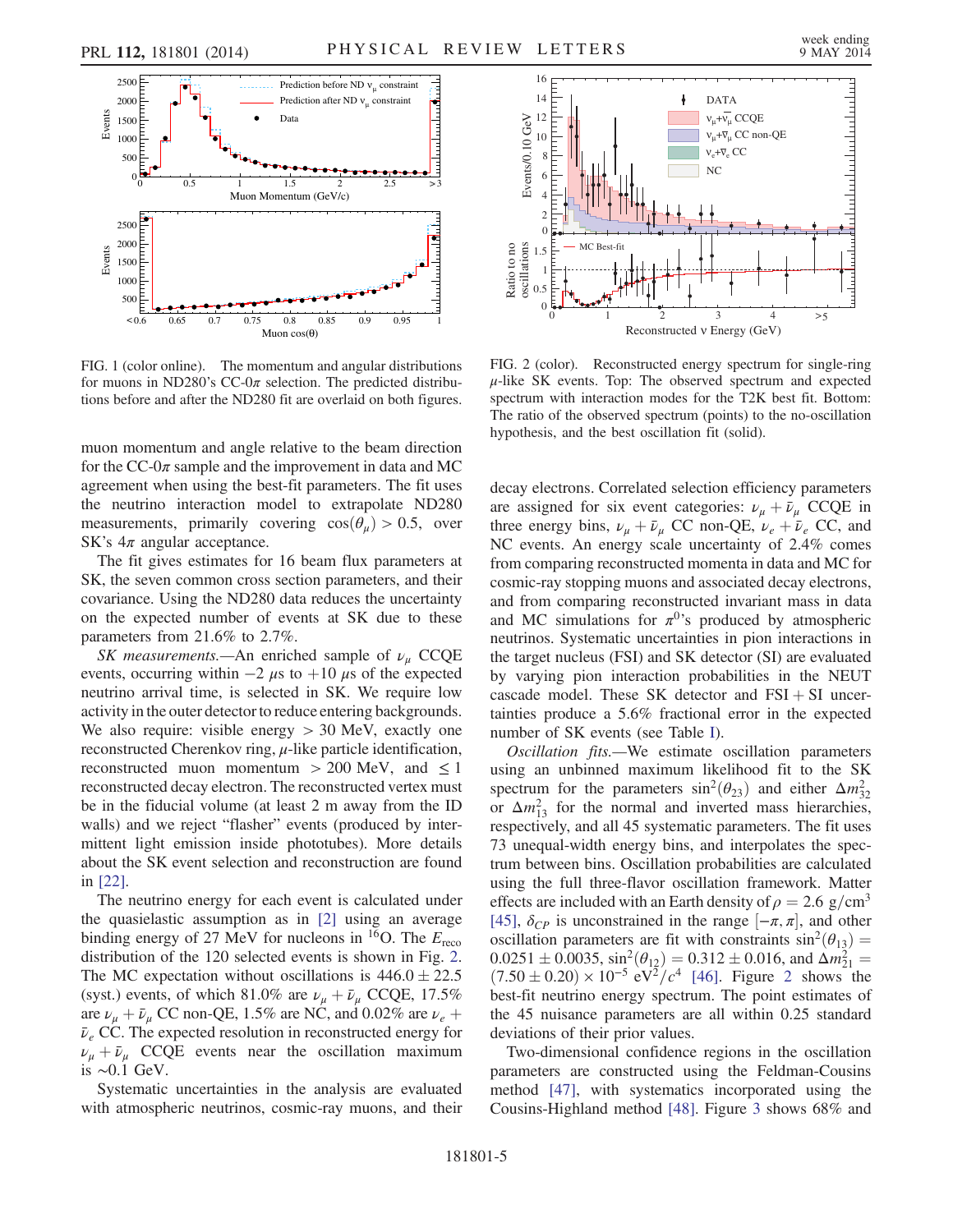<span id="page-5-0"></span>

FIG. 3 (color). The 68% and 90% C.L. confidence regions for  $\sin^2(\theta_{23})$  and  $\Delta m_{32}^2$  (NH) or  $\Delta m_{13}^2$  (IH). The SK [\[49\]](#page-7-7) and MINOS [\[7\]](#page-6-27) 90% C.L. regions for NH are shown for comparison. T2K's 1D profile likelihoods for each oscillation parameter separately are also shown at the top and right overlaid with light blue lines and points representing the 1D  $-2\Delta$  ln  $\mathcal{L}_{critical}$  values for NH at 68% and 90% C.L.

90% confidence regions for the oscillation parameters for both normal and inverted hierarchies. The 68% and 90% expected sensitivity curves are each 0.04 wider in  $\sin^2(\theta_{23})$ than these contours. An alternative analysis employing a binned likelihood ratio gave consistent results. Also shown are 90% confidence regions from other recent experimental results. Statistical uncertainties dominate T2K's error budget.

We calculate one-dimensional (1D) limits using a new method inspired by Feldman-Cousins [\[47\]](#page-7-3) and Cousins-Highland [\[48\]](#page-7-4) that marginalizes over the second oscillation parameter. Toy experiments are used to calculate  $-2\Delta$  ln  $\mathcal{L}_{critical}$  values, above which a parameter value is excluded, for each value of  $\sin^2(\theta_{23})$ . These toy experiments draw values for  $\Delta m_{32}^2$  or  $\Delta m_{13}^2$  in proportion to the likelihood for fixed sin<sup>2</sup> $(\theta_{23})$ , marginalized over systematic parameters. The toy experiments draw values of the 45 systematic parameters from either Gaussian or uniform distributions. We generate  $\Delta m_{32}^2$  or  $\Delta m_{13}^2$  limits with the same procedure. Figure [3](#page-5-0) shows the 1D profile likelihoods for both mass hierarchies, with the  $-2\Delta \ln \mathcal{L}_{critical}$  MC estimates for NH.

The 1D 68% confidence intervals are  $\sin^2(\theta_{23}) = 0.514^{+0.055}_{-0.056}$  (0.511 ± 0.055) and  $\Delta m_{32}^2 = 2.51 \pm 0.10$  $0.514^{+0.055}_{-0.056}$   $(0.511 \pm 0.055)$  and  $\Delta m_{32}^2 = 2.51 \pm 0.10$  $(\Delta m_{13}^2 = 2.48 \pm 0.10) \times 10^{-3} \text{ eV}^2/c^4$  for the NH (IH). The best fit corresponds to the maximal possible disappearance probability for the three-flavor formula.

Effects of multinucleon interactions.—Inspired by more precise measurements of neutrino-nucleus scattering [\[50](#page-7-5)–53], recent theoretical work suggests that neutrino interactions involving multinucleon mechanisms may be a significant part of the cross section in T2K's energy range

<span id="page-5-1"></span>

FIG. 4 (color online). The difference between the reconstructed energy assuming QE kinematics and the true neutrino energy. True QE events with energies below 1.5 GeV show little bias while multinucleon events based on [\[43\]](#page-7-6) and NEUT pionless  $\Delta$ decay (shown scaled up by a factor of 5) are biased towards lower energies.

and might introduce a bias on the oscillation parameters as large as a few percent [\[28](#page-6-24)–43]. We are the first oscillation experiment to consider the potential bias introduced by multinucleon interactions including potential cancellation from measurements at the near detector. At T2K beam energies, most interactions produce final-state nucleons below SK's Cherenkov threshold, making multinucleon interactions indistinguishable from quasielastic (QE) interactions. Even if the additional nucleon does not leave the nucleus, the multinucleon mechanism alters the kinematics of the out-going lepton, distorting the reconstructed neutrino energy which assumes QE kinematics (see Fig. [4](#page-5-1)) in addition to increasing the overall QE-like event rate.

The T2K neutrino interaction generator, NEUT, includes an effective model (pionless  $\Delta$  decay) that models some, but not all, of the expected multinucleon cross section. In order to evaluate the possible effect on the oscillation analysis, we perform a Monte Carlo study where the existing effective model is replaced with a multinucleon prediction based on the work of Nieves [\[43\]](#page-7-6) going up to 1.5 GeV in energy. We used this modified simulation to make ND280 and SK fake data sets with randomly chosen systematic uncertainties but without statistical fluctuations, and performed oscillation analyses as described above on each of them, allowing ND280 fake data to renormalize the SK prediction. The mean biases in the determined oscillation parameters are  $\langle 1\%$  for the ensemble, though the

 $\sin^2(\theta_{23})$  biases showed a 3.5% rms spread.<br>Conclusions.—The measurement of Conclusions.—The measurement of  $\sin^2(\theta_{23})$  =  $0.514^{+0.055}_{-0.056}$  (0.511  $\pm$  0.055) for NH (IH) is consistent with maximal mixing and is more precise than previous measurements. The best-fit mass-squared splitting is  $\Delta m_{32}^2 =$  $2.51 \pm 0.10$  (IH:  $\Delta m_{13}^2 = 2.48 \pm 0.10 \times 10^{-3} \text{ eV}^2/c^4$ . Possible multinucleon knockout in neutrino-nucleus interactions produces a small bias in the fitted oscillation parameters and is not a significant uncertainty source at present precision.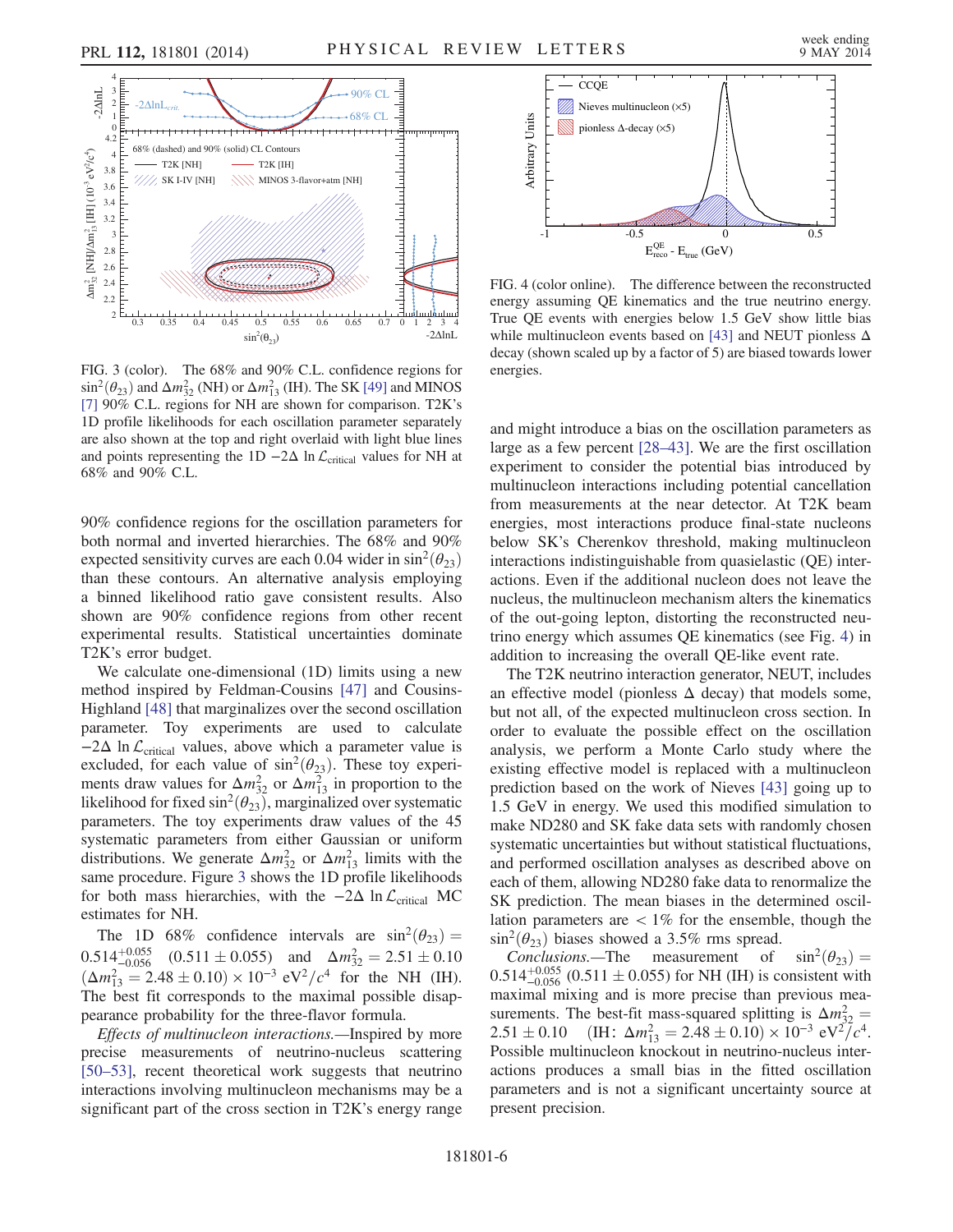We thank the J-PARC staff for superb accelerator performance and the CERN NA61 collaboration for providing valuable particle production data. We acknowledge the support of MEXT, Japan; NSERC, NRC, and CFI, Canada; CEA and CNRS/IN2P3, France; DFG, Germany; INFN, Italy; National Science Centre (NCN), Poland; RAS, RFBR, and MES, Russia; MICINN and CPAN, Spain; SNSF and SER, Switzerland; STFC, UK; and DOE, USA. We also thank CERN for the UA1/NOMAD magnet, DESY for the HERA-B magnet mover system, NII for SINET4, the WestGrid and SciNet consortia in Compute Canada, GridPP, UK, and the University of Oxford Advanced Research Computing (ARC) facility. In addition, participation of individual researchers and institutions has been further supported by funds from: ERC (FP7), EU; JSPS, Japan; Royal Society, UK; DOE Early Career program, USA.

<span id="page-6-5"></span><span id="page-6-1"></span><span id="page-6-0"></span>[\\*](#page-0-0) Deceased.

- <span id="page-6-2"></span>[†](#page-0-1) Also at J-PARC, Tokai, Japan.
- <span id="page-6-3"></span>[‡](#page-0-2) Also at Institute of Particle Physics, Canada.
- [§](#page-0-1) Also at Kavli IPMU (WPI), the University of Tokyo, Japan. [∥](#page-0-3) Also at Moscow Institute of Physics and Technology and National Research Nuclear University "MEPhI", Moscow, Russia.
- <span id="page-6-6"></span><span id="page-6-4"></span>[¶](#page-0-4) Also at JINR, Dubna, Russia.
- <span id="page-6-7"></span>\*Also at BMCC/CUNY, Science Department, New York, New York, USA.
- <span id="page-6-8"></span>[1] B. Pontecorvo, J. Exp. Theor. Phys. 6, 429 (1957); 7, 172 (1958); 26, 984 (1968); Z. Maki, M. Nakagawa, and S. Sakata, [Prog. Theor. Phys.](http://dx.doi.org/10.1143/PTP.28.870) 28, 870 (1962).
- [2] K. Abe et al. (T2K Collaboration), [Phys. Rev. Lett.](http://dx.doi.org/10.1103/PhysRevLett.111.211803) 111, [211803 \(2013\).](http://dx.doi.org/10.1103/PhysRevLett.111.211803)
- [3] K. Abe et al. (T2K Collaboration), [Phys. Rev. D](http://dx.doi.org/10.1103/PhysRevD.85.031103) 85, 031103 [\(2012\).](http://dx.doi.org/10.1103/PhysRevD.85.031103)
- [4] R. Wendell et al. (Super-Kamiokande Collaboration), [Phys.](http://dx.doi.org/10.1103/PhysRevD.81.092004) Rev. D 81[, 092004 \(2010\)](http://dx.doi.org/10.1103/PhysRevD.81.092004).
- [5] P. Adamson et al. (MINOS Collaboration), [Phys. Rev. Lett.](http://dx.doi.org/10.1103/PhysRevLett.108.191801) 108[, 191801 \(2012\).](http://dx.doi.org/10.1103/PhysRevLett.108.191801)
- <span id="page-6-27"></span>[6] P. Adamson et al. (MINOS Collaboration), [Phys. Rev. Lett.](http://dx.doi.org/10.1103/PhysRevLett.110.251801) 110[, 251801 \(2013\).](http://dx.doi.org/10.1103/PhysRevLett.110.251801)
- <span id="page-6-9"></span>[7] P. Adamson et al. (MINOS Collaboration), [arXiv:1403](http://arXiv.org/abs/1403.0867) [.0867 \[Phys. Rev. Lett., \(to be published\)\].](http://arXiv.org/abs/1403.0867)
- [8] S. F. King and C. Luhn, [Rep. Prog. Phys.](http://dx.doi.org/10.1088/0034-4885/76/5/056201) 76, 056201 [\(2013\).](http://dx.doi.org/10.1088/0034-4885/76/5/056201)
- [9] C. H. Albright, A. Dueck, and W. Rodejohann, [Eur. Phys. J.](http://dx.doi.org/10.1140/epjc/s10052-010-1492-2) <sup>C</sup> 70[, 1099 \(2010\)](http://dx.doi.org/10.1140/epjc/s10052-010-1492-2).
- [10] G. Altarelli and F. Feruglio, [Rev. Mod. Phys.](http://dx.doi.org/10.1103/RevModPhys.82.2701) 82, 2701 [\(2010\).](http://dx.doi.org/10.1103/RevModPhys.82.2701)
- [11] H. Ishimori, T. Kobayashi, H. Ohki, Y. Shimizu, H. Okada, and M. Tanimoto, [Prog. Theor. Phys. Suppl.](http://dx.doi.org/10.1143/PTPS.183.1) 183, 1 [\(2010\).](http://dx.doi.org/10.1143/PTPS.183.1)
- [12] C. H. Albright and M.-C. Chen, [Phys. Rev. D](http://dx.doi.org/10.1103/PhysRevD.74.113006) 74, 113006 [\(2006\).](http://dx.doi.org/10.1103/PhysRevD.74.113006)
- [13] R. Mohapatra and A. Smirnov, [Annu. Rev. Nucl. Part. Sci.](http://dx.doi.org/10.1146/annurev.nucl.56.080805.140534) 56[, 569 \(2006\).](http://dx.doi.org/10.1146/annurev.nucl.56.080805.140534)
- <span id="page-6-10"></span>[14] K. Abe et al. (T2K Collaboration), [Nucl. Instrum. Methods](http://dx.doi.org/10.1016/j.nima.2011.06.067) [Phys. Res., Sect. A](http://dx.doi.org/10.1016/j.nima.2011.06.067) 659, 106 (2011), see Fig. 16 for a schematic diagram of the ND280 detector.
- <span id="page-6-11"></span>[15] K. Abe et al. (T2K Collaboration), [Phys. Rev. D](http://dx.doi.org/10.1103/PhysRevD.87.012001) 87, 012001 [\(2013\),](http://dx.doi.org/10.1103/PhysRevD.87.012001) see the predicted flux at SK reweighted with the NA61/SHINE measurement in Fig. 39 and the neutrino events per POT as measured by the INGRID subdetector in Fig. 12.
- <span id="page-6-12"></span>[16] K. Abe et al. (T2K Collaboration), [Nucl. Instrum. Methods](http://dx.doi.org/10.1016/j.nima.2012.03.023) [Phys. Res., Sect. A](http://dx.doi.org/10.1016/j.nima.2012.03.023) 694, 211 (2012).
- <span id="page-6-13"></span>[17] S. Assylbekov et al. (T2K ND280 P0D Collaboration), [Nucl. Instrum. Methods Phys. Res., Sect. A](http://dx.doi.org/10.1016/j.nima.2012.05.028) 686, 48 [\(2012\).](http://dx.doi.org/10.1016/j.nima.2012.05.028)
- <span id="page-6-14"></span>[18] N. Abgrall et al. (T2K ND280 TPC Collaboration), [Nucl. Instrum. Methods Phys. Res., Sect. A](http://dx.doi.org/10.1016/j.nima.2011.02.036) 637, 25 (2011).
- <span id="page-6-15"></span>[19] P. Amaudruz et al. (T2K ND280 FGD Collaboration), [Nucl. Instrum. Methods Phys. Res., Sect. A](http://dx.doi.org/10.1016/j.nima.2012.08.020) 696, 1 [\(2012\).](http://dx.doi.org/10.1016/j.nima.2012.08.020)
- <span id="page-6-17"></span><span id="page-6-16"></span>[20] D. Allan et al., JINST 8[, P10019 \(2013\).](http://dx.doi.org/10.1088/1748-0221/8/10/P10019)
- [21] S. Aoki et al. (T2K ND280 SMRD Collaboration), [Nucl. Instrum. Methods Phys. Res., Sect. A](http://dx.doi.org/10.1016/j.nima.2012.10.001) 698, 135 [\(2013\).](http://dx.doi.org/10.1016/j.nima.2012.10.001)
- <span id="page-6-18"></span>[22] Y. Ashie et al. (Super-Kamiokande Collaboration), [Phys.](http://dx.doi.org/10.1103/PhysRevD.71.112005) Rev. D 71[, 112005 \(2005\)](http://dx.doi.org/10.1103/PhysRevD.71.112005).
- <span id="page-6-19"></span>[23] N. Abgrall et al. (NA61/SHINE Collaboration), [Phys. Rev.](http://dx.doi.org/10.1103/PhysRevC.84.034604) <sup>C</sup> 84[, 034604 \(2011\);](http://dx.doi.org/10.1103/PhysRevC.84.034604) 85, 035210 (2012).
- <span id="page-6-20"></span>[24] A. Ferrari, P.R. Sala, A. Fasso, and J. Ranft, Report No. CERN-2005-010, Report No. SLAC-R-773, Report No. INFN-TC-05-11 (2005); G. Battistoni, F. Cerutti, A. Fassò, A. Ferrari, S. Muraro, J. Ranft, S. Roesler, and P. R. Sala, [AIP Conf. Proc.](http://dx.doi.org/10.1063/1.2720455) 896, 31 (2007).
- <span id="page-6-21"></span>[25] K. Abe *et al.* (T2K Collaboration), [Phys. Rev. D](http://dx.doi.org/10.1103/PhysRevD.88.032002) 88, 032002 [\(2013\),](http://dx.doi.org/10.1103/PhysRevD.88.032002) see sections IV and V on the neutrino interaction model and the neutrino flux model.
- <span id="page-6-23"></span><span id="page-6-22"></span>[26] Y. Hayato, Acta Phys. Pol. B 40, 2477 (2009).
- [27] A. A. Aguilar-Arevalo et al. (MiniBooNE Collaboration), Phys. Rev. D 81[, 092005 \(2010\)](http://dx.doi.org/10.1103/PhysRevD.81.092005).
- <span id="page-6-24"></span>[28] J. Marteau, [Eur. Phys. J. A](http://dx.doi.org/10.1007/s100500050274) 5, 183 (1999).
- [29] M. Martini, M. Ericson, G. Chanfray, and J. Marteau, [Phys.](http://dx.doi.org/10.1103/PhysRevC.80.065501) Rev. C 80[, 065501 \(2009\).](http://dx.doi.org/10.1103/PhysRevC.80.065501)
- [30] J. Carlson, J. Jourdan, R. Schiavilla, and I. Sick, *[Phys. Rev.](http://dx.doi.org/10.1103/PhysRevC.65.024002)* <sup>C</sup> 65[, 024002 \(2002\).](http://dx.doi.org/10.1103/PhysRevC.65.024002)
- [31] G. Shen, L. E. Marcucci, J. Carlson, S. Gandolfi, and R. Schiavilla, Phys. Rev. C 86[, 035503 \(2012\)](http://dx.doi.org/10.1103/PhysRevC.86.035503).
- <span id="page-6-25"></span>[32] A. Bodek, H. Budd, and M. Christy, [Eur. Phys. J. C](http://dx.doi.org/10.1140/epjc/s10052-011-1726-y) 71, 1726 [\(2011\).](http://dx.doi.org/10.1140/epjc/s10052-011-1726-y)
- [33] M. Martini, M. Ericson, G. Chanfray, and J. Marteau, [Phys.](http://dx.doi.org/10.1103/PhysRevC.81.045502) Rev. C 81[, 045502 \(2010\).](http://dx.doi.org/10.1103/PhysRevC.81.045502)
- [34] M. Martini and M. Ericson, [Phys. Rev. C](http://dx.doi.org/10.1103/PhysRevC.87.065501) 87, 065501 [\(2013\).](http://dx.doi.org/10.1103/PhysRevC.87.065501)
- [35] J. Nieves, M. Valverde, and M. J. Vicente Vacas, [Phys. Rev.](http://dx.doi.org/10.1103/PhysRevC.73.025504) <sup>C</sup> 73[, 025504 \(2006\).](http://dx.doi.org/10.1103/PhysRevC.73.025504)
- [36] O. Benhar, A. Fabrocini, S. Fantoni, and I. Sick, [Nucl. Phys.](http://dx.doi.org/10.1016/0375-9474(94)90920-2) A579[, 493 \(1994\)](http://dx.doi.org/10.1016/0375-9474(94)90920-2).
- <span id="page-6-26"></span>[37] R. Gran, J. Nieves, F. Sanchez, and M. J. Vicente Vacas, Phys. Rev. D 88[, 113007 \(2013\)](http://dx.doi.org/10.1103/PhysRevD.88.113007).
- [38] J. Nieves, F. Sanchez, I. R. Simo, and M. Vicente Vacas, Phys. Rev. D 85[, 113008 \(2012\)](http://dx.doi.org/10.1103/PhysRevD.85.113008).
- [39] O. Lalakulich, U. Mosel, and K. Gallmeister, [Phys. Rev. C](http://dx.doi.org/10.1103/PhysRevC.86.054606) 86[, 054606 \(2012\).](http://dx.doi.org/10.1103/PhysRevC.86.054606)